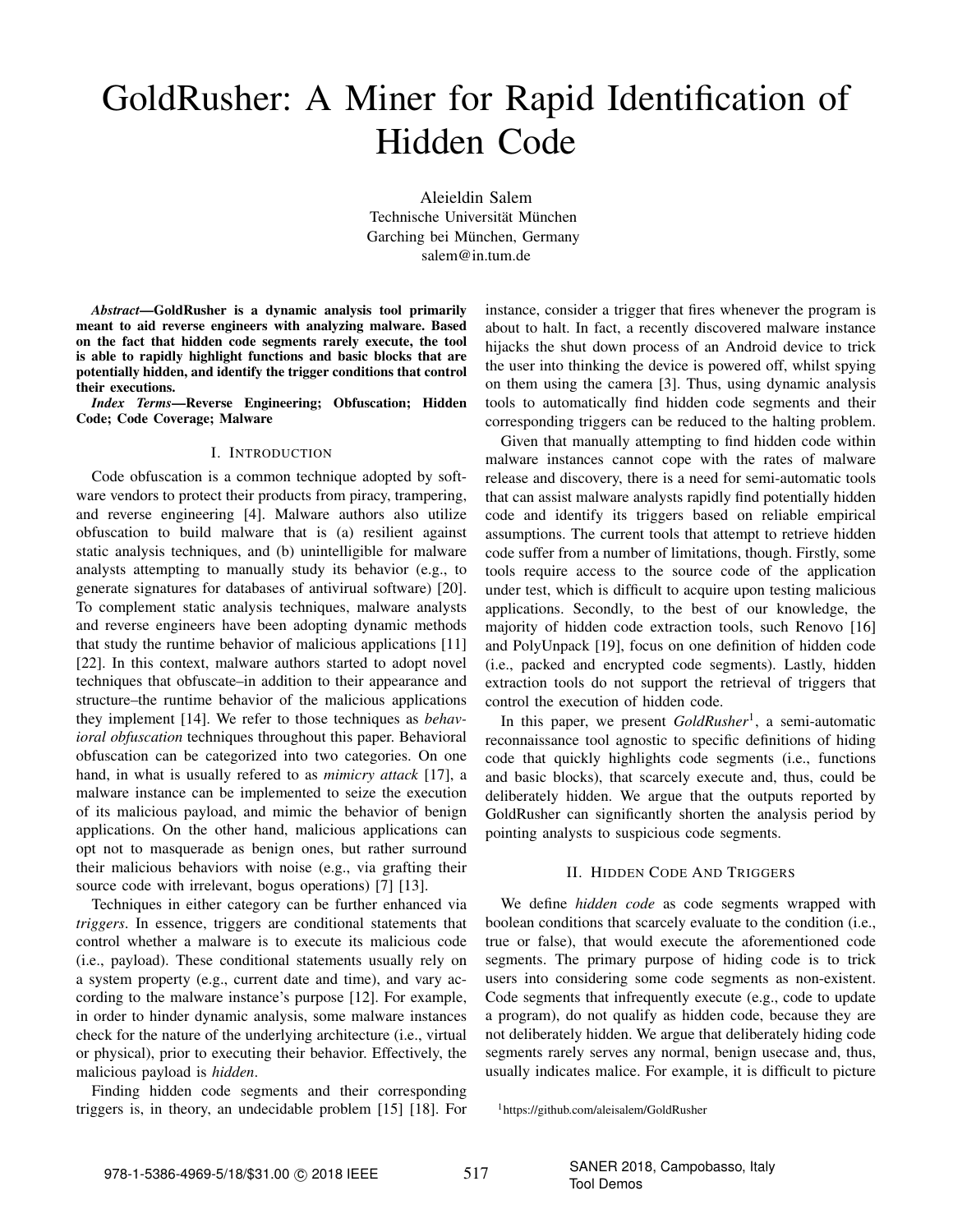a usecase in which a legitimate program executes a segment of code only on April  $1^{st}$  at 12:00.

The functionality of the hidden code segments hinges on the malware author's intentions, which are dictated by the malware type (e.g., Keylogger, Ransomware, Adware, etc). Hence, we do not discuss the internal structure or possible functionalities of hidden code, and we only focus on their triggers. Triggers are conditional statements (e.g., if-statements), whose predicates usually evaluate to one boolean value in favor of the other. The predicates of those triggers compare values (e.g., acquired from user input or the system) with particular values specified by the author during implementation. Triggers can be categorized into three major categories according to the types and sources of the values checked by their predicates viz., temporal, secret-based, and environment-based triggers.

In temporal triggers, seen in figure 1a, the predicates check for temporal values (e.g., date/time). Depending on the implementation, the hidden code will start executing either on a particular time and date which is usually hard-coded into the program itself, or on a more dynamic, yet regular, condition such as "*every second Friday of the month*". This kind of triggers can be found in, both, malicious and benign applications. For example, commercial software that offers trial periods needs to check for the time and date before it executes code segments that disable some or all features of the software. Malicious applications utilize temporal triggers to execute their hidden, malicious code segments on a particular time/date; those instances are usually referred to as *Timebombs* [18].

As depicted in figure 1b, secret-based predicates compare values retrieved during run time with particular, secret values. Usually those secret values are stored in the form of a hash digest in order to prevent reverse engineers from retrieving them. In fact, Sharif et. al. make use of hash functions in hiding the value of their trigger conditions in their paper written to demonstrate the hazardous implications of behavioral code obfuscation [14].

Finally, environment-based trigger conditions focus on values describing the environment on which the program is running. Example values can be the current CPU architecture, the value of a specific Windows registry key, the type and version of the operating system, whether the program is running within a virtual environment, and so forth [12].

#### III. GOLDRUSHER

# *A. Overview*

The primary goal of our tool, GoldRusher, is to highlight to reverse engineers code segments that scarcely execute and, hence, are potentially hidden. Users of GoldRusher are expected to manually confirm the initial decisions made by the tool. In other words, we envision GoldRusher as a tool used within a semi-automatic setting. Moreover, the tool attempts to highlight the (type of) triggers–in accordance with the definitions in section II–that govern the execution of the potentially-hidden code segments.

As seen in figure 2, GoldRusher takes two main inputs viz., the path to the binary to analyze (i.e., target binary), and the types of the command-line arguments it expects. The tool currently supports only C/C++ binaries that have been compiled for \*-nix based operating systems. The first step is to instrument the target binary with printf statements that imply whether a function or a basic block has executed. We use the tool *codeCoverage* [2] to instrument target binaries. The second phase of analysis includes executing the target binary multiple times. If the target binary expects commandline arguments, GoldRusher enables the user to either specify certain values that persist across all runs, or randomly generate values that belong to a certain type (e.g., int). For example, if a target binary sums two integers, the user can run GoldRusher with the values five and four, or with int and int. In the latter case, GoldRusher would generate random integers using the Python method random.randint. GoldRusher follows the same process to generate inputs expected by the binary during execution (e.g., via scanf or stdin::cin).

The third phase is responsible for parsing the print statements reported by the instrumented binary for every single execution. Using the information reported from the first three phases, we can figure out the number of times each function and basic block in the target binary has executed. The functions and basic blocks that have executed a number of times less than a *threshold* value are considered as hidden code candidates.

In the fourth phase, we use the tool *ltrace* [1] to retrieve the library calls that can be possibly made by the triggers. The same inputs used in the second phase are reused to execute the target binary using ltrace. The ouputs generated by ltrace are parsed and kept in memory in the fifth phase. Outputs from all executions are stored in a SQLite database for future reference. Lastly, outputs from the codeCoverage instrumented binary and ltrace are augmented to report (a) potentially hidden code segments, and (b) the triggers that control their execution. In the next sections we detail how the code segments are deemed as hidden, and how their triggers can be highlighted.

### *B. Hidden Code Extraction*

We base our approach to identify and recover the hidden code segment on code coverage. Intuitively, hidden code segments will be executed (i.e., covered) the least number of times. Thus, if we execute a target binary with all possible input values it expects–whether the trigger's predicate is inputdependent or not–the hidden code segments will still be covered the least.

Based on this intuition, we can execute a target binary instrumented using codeCoverage with all possible input combinations, and record the code coverage results reported by the binary. The functions and basic blocks executed the least, particularly less than a threshold value specified by the user (e.g., 5%), are considered hidden. Nevertheless, it is infeasible to run a C/C++ program with all possible input combinations. For example, the total number of possible value combinations for a C/C++ program expecting two integers (4 bytes) is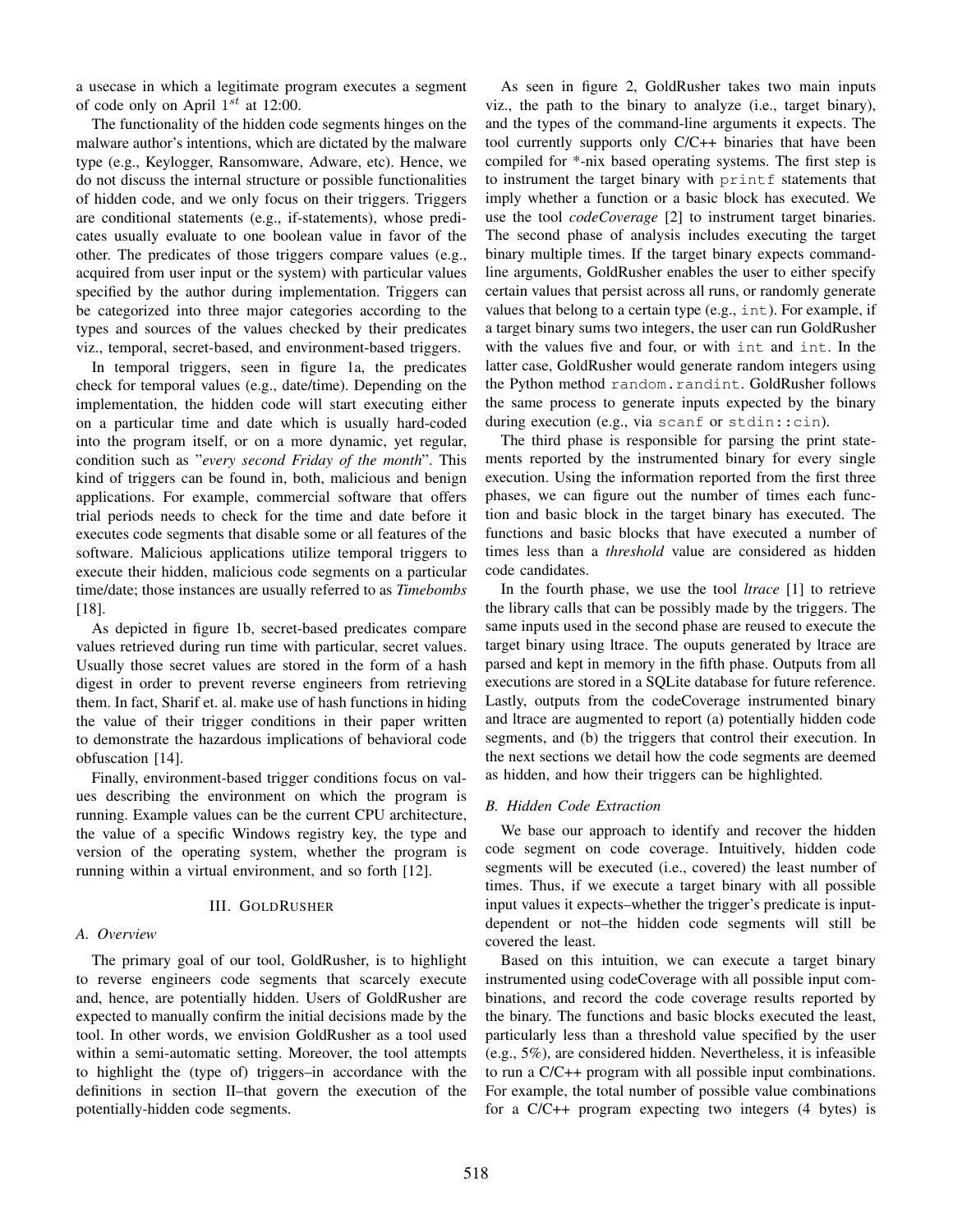

Fig. 1: The three categories of triggers. In figure 1a, the hidden code is executed if the current system date is February  $29^{th}$ . The hidden code, in figure 1b, executes if the fourth command-line argument used to run the program is *somesecret*. Lastly, in figure 1c, the hidden code will execute if the operating system on which the program is running is *not* the Linux distribution *Fedora*.



Fig. 2: An overview of GoldRusher's workflow and components.

 $1.844674407\times10^{19}$  possibilities. In order to maintain the rapid aspect of revealing potentially hidden code segments, we need to sample the set of all possible inputs.

Consider all possible combinations of inputs (hereafter *test inputs*) as our population. If we consider the amount of code covered by each test case a continuous random variable  $(C)$ , then  $C$  is expected to have a normal distribution. We argue that such normal distribution is a result of the fact that very few test inputs will cover small amounts of code, and very few test inputs will cover large amounts of code, perhaps including any hidden code segments. The majority of test inputs, however, are expected to cover medium amounts of code. Based on this assumption, we can be confident that a random sample of size  $>$  30 is representative of the entire population [6] [9].

In this context, we run the instrumented binary at least 30 times. However, users can opt to run the binary for an arbitrary number of times. After all runs, the functions and basic blocks that execute less than the threshold are labeled as potentially hidden.

# *C. Displaying Triggers*

In section II, we discussed the different categories of triggers we focus on. Those triggers share something in common; upon realization of the condition that triggers the hidden code, they all use a variation of the jmp instruction to transfer control to the entry point of the hidden code. Recall that the previous phase highlights code segments that are potentially hidden. So, we can study the jump/branch instructions that transfer control to those segments. Disassembling the target binary is the straightforward method of retrieving jmp-like instructions. Nevertheless, anti-disassembly methods and code obfuscation can significantly hinder disassembling the code. Hence, we should rely on dynamically *tracing* the runtime behavior of the target binary.

In general, all types of traces are incapable of keeping track of branching statements, like jmp, because they are translated into instructions that run directly on the processor (i.e., they do not trigger any sort of system or library calls). With such limitation to the dynamic approach, one way to trace trigger conditions is to heuristically reason about the utilized library calls in the vicinity of the entry point of what is believed to be a hidden code segment based on the following facts and assumptions.

Firstly, triggers, which are essentially jmp statements, usually execute right before the execution of a hidden code segment. Secondly, as discussed in section II, triggers rely on values that need be retrieved, calculated, or compared using library calls (e.g., strcmp). Upon compilation, such library calls are expected to be executed prior to the jmp statement with the results of such calls being stored in some registers (e.g., %eax). Lastly, unlike the hidden code segments they call, triggers are expected to be executed on regular basis to check whether to execute their corresponding hidden segments.

The \*-nix tool *ltrace* reports the library calls issued by a binary during runtime. It can keep track of the current value of the program counter during a call to a library function, as well. Using this information, we can display the names, arguments, and frequency of execution of the library functions next to their memory locations in the target binary. The user of GoldRusher can reason about the relation of such function calls to the code segments previously-highlighted as hidden based on, for instance, their proximity to such segments.

# *D. Display and Storage*

The last phase of the analysis comprises displaying to the user the results gathered from codeCoverage, ltrace, and GoldRusher and storing them in a database for future study. The exact format of display and storage can be found in the tool's video demonstration. GoldRusher's output highlights the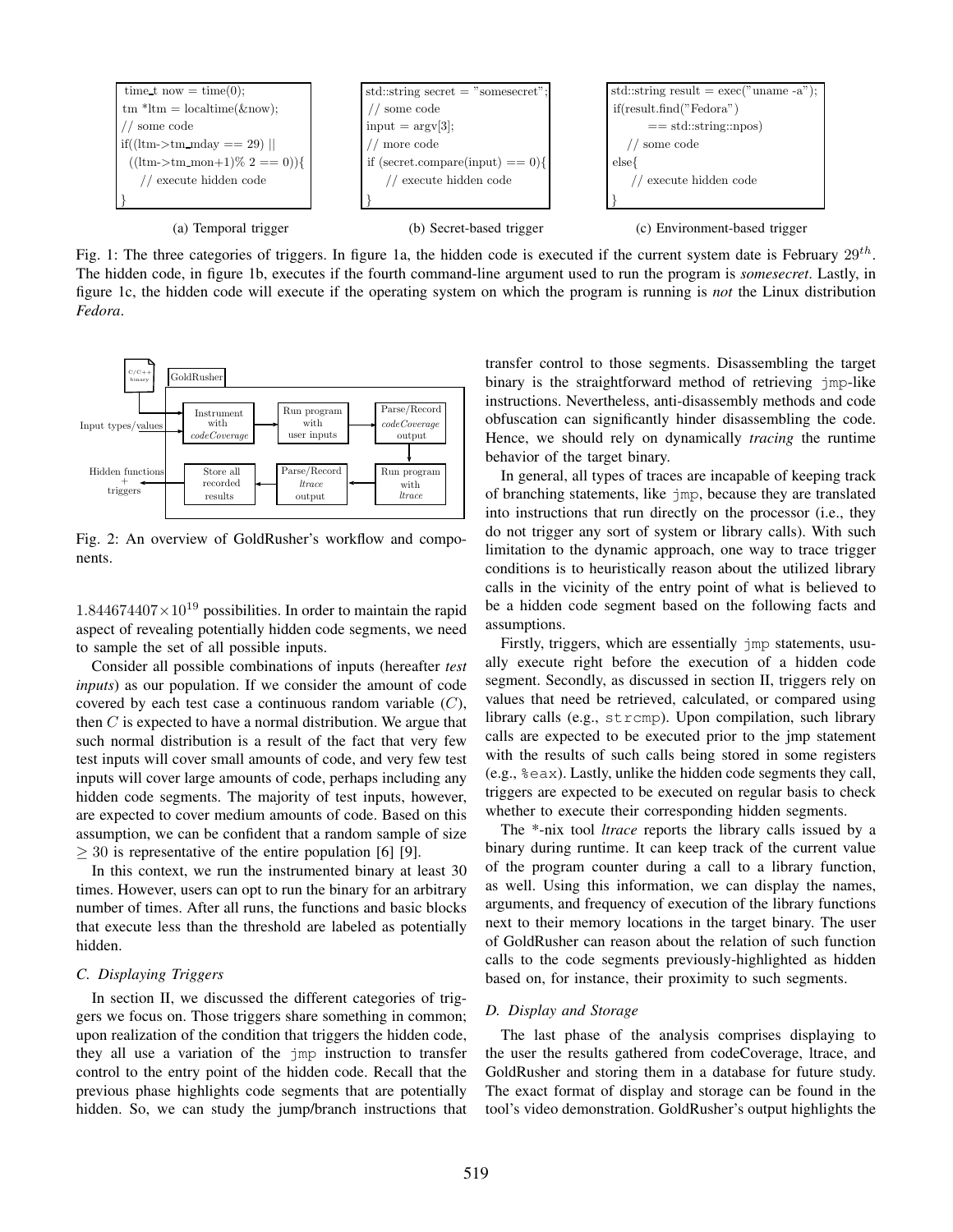functions and basic blocks that execute the least, particularly a number of times less than or equal to a threshold specified by the user. The list of all functions and basic blocks retrieved by codeCoverage is displayed in green, and only the suspicious ones are displayed in red. Next to function names, we display the number of times they have been executed. The exact same is replicated for basic blocks and their instructions. In addition, we display the library calls made by such instructions during runtime, if applicable.

In the database, we store information about the target binary, such as its hash which can be matched against malware databases, its name, and the number of times it has been executed. We also store the functions retrieved from the target binary.For every single test input, we store the types and values of the arguments used to run the instrumented target binary along with the codeCoverage reports generated by the instrumented binary. Lastly, we store the path to the report displayed to the user at the end of analysis.

# IV. EVALUATION

## *A. Experiments*

GoldRusher is built to enable reverse engineers to quickly reveal points of interest in binaries that might comprise deliberately hidden code. In this context, we evaluated the tool to assess (a) the reliability of its method and outputs, and (b) its efficiency. Unfortunately, it is difficult to acquire binaries (malicious or benign) that comprise hidden code segments. Thus, we used *Tigress*'s [10] RandomFuns option to generate 100 random programs that contain temporal and secret-based triggers.

Unlike temporal and secret-based triggers, environmentbased triggers cannot be randomly generated, because they depend on values retrieved via specific commands/statements (e.g., uname -a). Furthermore, Tigress does not support this type of triggers. Consequently, we could not evaluate environment-based triggers in this set of experiments.

To test GoldRusher's performance against obfuscated code, we randomly obfuscated 50 of such programs using the Virtualization, Just-in-Time compilation, Control-Flow Flattening, and Function Splitting techniques.

The first experiment focuses on whether GoldRusher managed to highlight the hidden code segments embedded within a program. Within this context, a hidden code segment is a basic block that does not execute because its trigger never evaluates to true (e.g., because the provided password is incorrect). The second experiment solely focuses on the performance of GoldRusher, particularly the amount of time needed to complete testing an application.

#### *B. Results*

The results of the first experiment are depicted in table I. Using the Tigress-generated programs, we observed that GoldRusher could correctly highlight all the hidden code segments protected by temporal triggers along with their corresponding trigger conditions. Nevertheless, the tool's performance is lower against secret-based triggers. We argue

that the tool is incapable of recognizing triggers that do not utilize library calls. For example, some programs may trigger hidden code segments if the sum of two integer inputs equals a specific number. Against such triggers, GoldRusher can only manage to highlight potentially hidden code segments.

TABLE I: GoldRusher's ability to reveal hidden code and triggers (30 test inputs per program, 5% threshold)

|                      | Hidden Code Retrieval | Trigger Retrieval |
|----------------------|-----------------------|-------------------|
| Temporal Trigger     | 100%                  | 100%              |
| Secret-based Trigger | 100%                  | $\approx 68\%$    |

As part of experiment 1, we generated another set of 100 programs using Tigress, 50 of which are obfuscated. However, this second set of programs did not include any checks or triggers, rather dummy loops that generate random integers. We ran GoldRusher against those programs to test whether it would mistakenly point out hidden code segments (i.e., false positives). We noticed that GoldRusher highlighted some basic blocks as potentially hidden. Upon manually inspecting them, we found out that such basic blocks checked whether the binary was executed with the correct amount of commandline arguments.

Mistakenly highlighting blocks as hidden is, unfortunately, inevitable. We argue that semit-automatically reverse engineering a binary is usually performed in stages, during which the reverse engineer is expected to tune the utilized tool (e.g., its inputs), to further discover segments of the binary. To conclude, the tool did not have any false positives on this sample dataset of programs. Needless to say, further experiments need to be conducted on larger datasets of realworld programs to further reinforce this conclusion.

Table II contains the time taken (in seconds) to run the Tigress-generated programs. The tool can complete the analysis including displaying and saving test inputs and coverage reports within 5 seconds. Needless to say, the generated programs are small in size with an average size of 68KB for clear, non-obfuscated programs and 71KB for their obfuscated counterparts. We reckon that malware instances are usually designed to be of small size as well to avoid raising suspicions. However, we plan on running GoldRusher on larger binaries in the future.

TABLE II: Time taken by GoldRusher to process Tigressgenerated programs (30 test inputs per program, 5% threshold)

|                      | Obfuscated Code | Clear Code    |
|----------------------|-----------------|---------------|
| Temporal Trigger     | $5.264$ (sec)   | $4.476$ (sec) |
| Secret-based Trigger | $5.361$ (sec)   | 4.795 (sec)   |